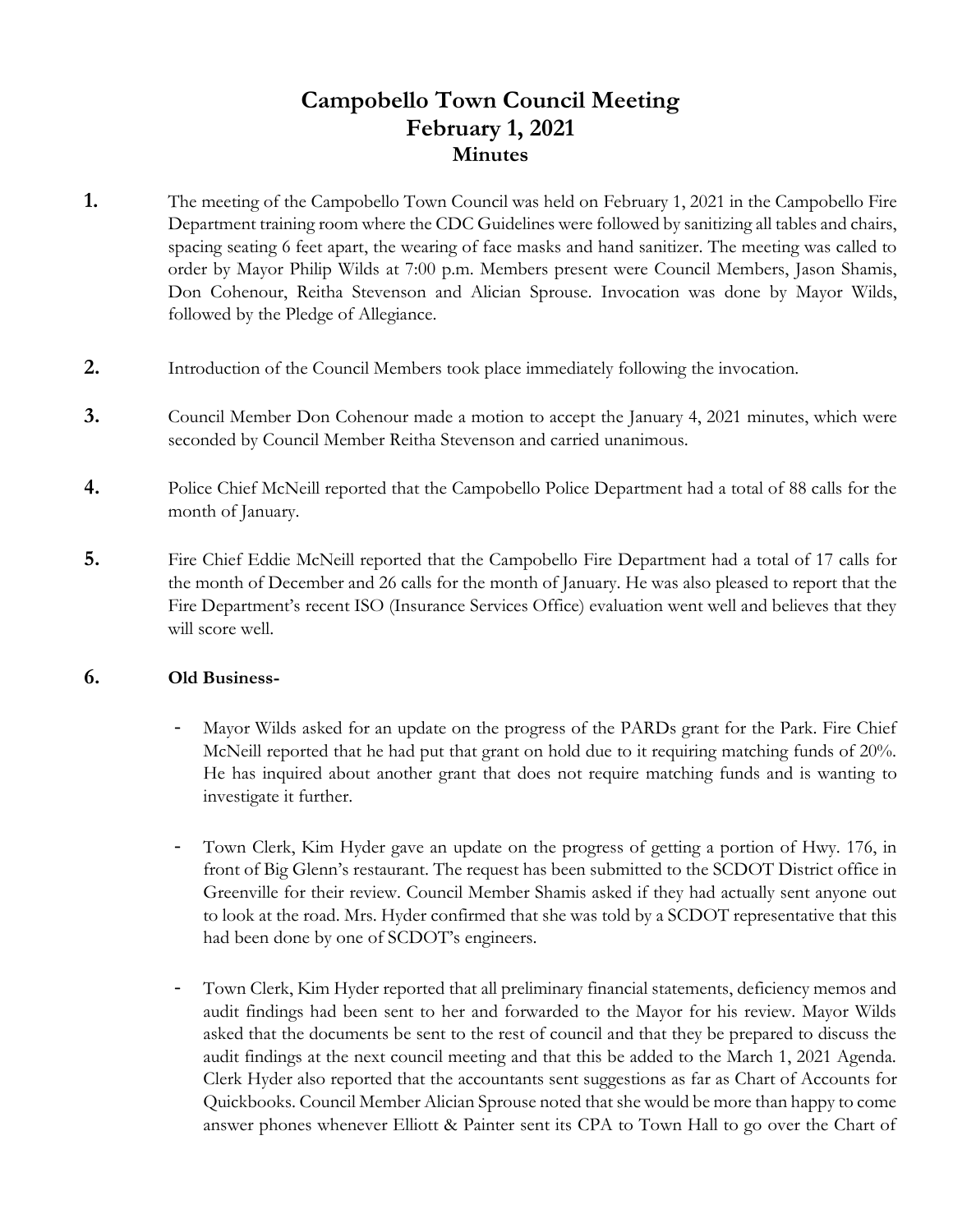Accounts and how to use them. Per Clerk Hyder, a date has not been set for that to take place, but looks for it happen within the next few months.

- Council Member Reitha Stevenson inquired as to the update on getting a new email domain. Police Chief McNeill responded that SLED has not pushed the issue due to COVID-19 and that GMAIL was working fine in every other area and that due to the expense of a new domain that we would not do anything until SLED brings it back up.
- Council Member Reitha Stevenson inquired as to the 2019 vehicle account document that had been provided to council. Clerk Hyder explained that this was SCDOT's 2019 Annual Average Daily Traffic (AADT) totals. Council Member Stevenson asked what it was in comparison too and Clerk Hyder explained that it was not in comparison to anything, but that it showed the most recent daily count of vehicles for Asheville Hwy and for both directions of Hwy 11 through town. Clerk Hyder reported that the SCDOT was already conducting counts for 2021 as she had noticed the portable traffic counters at Hwy. 11 near Blackstock Road, on Blackstock Road and on Asheville Hwy. Council Member Stevenson also asked about the list that Representative Magnuson asked for regarding town roads and bridges that need immediate attention. Clerk Hyder expressed that she had a list together and would forward it around to the Mayor and Council for their input of any other roads and/or bridges that they believe need attention.
- Mayor Wilds asked about the new Park signs with the new park hours. Police Chief McNeill responded that they should be ready soon as there was a miscommunication on how many signs were to be made.

#### **7. New Business-**

- A second reading of the Town's Ordinance 13.513 – Drugs/Possession was done by Council. Motion was made by council member Don Cohenour to accept the second reading of the amendment, which was seconded by council member Alician Sprouse and carried unanimous. A second reading of the Town's Ordinance 13.514 – Exposing A Child To Methamphetamine was done by Council. Motion was made by council member Don Cohenour to accept the second reading of the amendment, which was seconded by council member Alician Sprouse and carried unanimous. Council Member Cohenour read a summary of Ordinance 13.513 to everyone. Council Member Shamis elaborated that these two ordinances give the Town of Campobello more control over enforcing these types of crimes and allows our Judge to hear the case instead of the Spartanburg County Judges and keeps the charges from going through the Spartanburg County Solicitor's Office.

## **8. Other Business-**

- Council Member Jason Shamis updated everyone regarding the Planning & Zoning Committee. The Committee has scheduled a monthly meeting to be held the second Tuesday of every month at 3:00 p.m. at Town Hall. In these meetings, the reviewing of the current planning and zoning ordinances will be done and recommendations given on how to update them.
- Town Resident, Brentley Campbell, submitted a request to speak regarding his initially wanting to move two single-wide mobile home onto his property located at 110 Montgomery street. Now he requests that just one mobile home be allowed on the property. He explained that the house